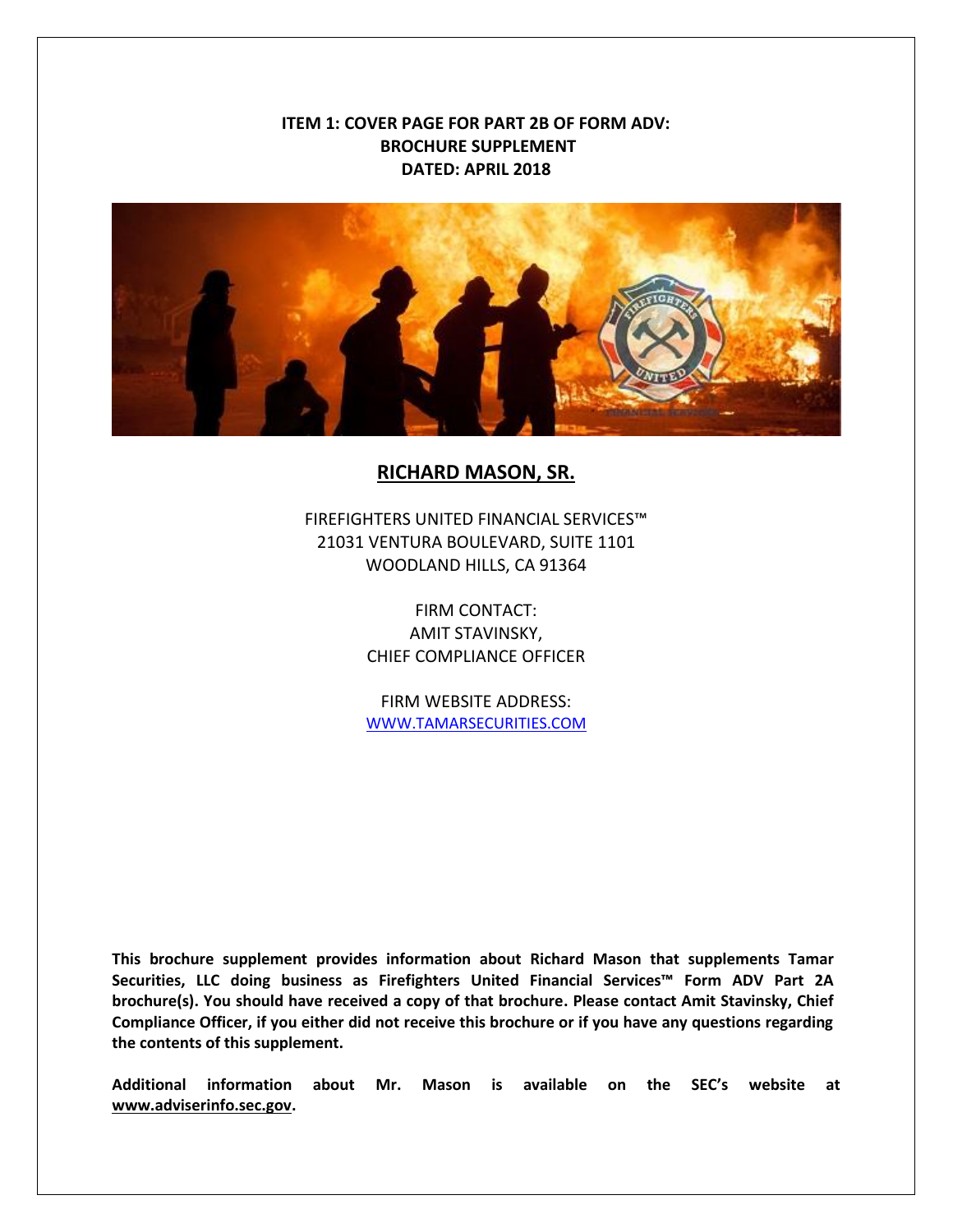#### **Item 2 Educational Background and Business Experience**

**RICHARD MASON, SR**

Year of Birth: 1967

#### Educational Background:

• 1990: U.S. Army; Army Accommodation Medal

#### Business Background:

- 02/2018 Present Tamar Securities, LLC; Senior Financial Advisor
- 08/2001 02/2018 Primerica Financial Services; Regional Vice President
- 00/1990 08/2001 Workers' Compensation Industry; Claims Adjustor/Auditor

#### Exams, Licenses & Other Professional Designations:

- 11/01 CA Life Insurance License
- $\bullet$  01/02 Series 63 Exam
- $\bullet$  02/02 Series 6 Exam
- $\bullet$  10/05 Series 26 Exam
- $\bullet$  05/11 Series 65 Exam

#### **Item 3 Disciplinary Information**

If there are legal or disciplinary events material to your evaluation of Mr. Mason, we are required to disclose all material facts regarding those events.<sup>1</sup>

We have nothing to disclose in this regard.

l

**Item 4 Other Business Activities**

A. If Mr. Mason is actively engaged in any investment-related business or occupation, including if Mr. Mason is registered, or has an application pending to register, as a broker-dealer, registered representative of a broker-dealer, futures commission merchant ("FCM"), commodity pool operator ("CPO"), commodity trading advisor ("CTA"), or an associated person of an FCM, CPO, or CTA, we are required to disclose this fact and describe the business relationship, if any, between the advisory business and the other business.

<sup>1</sup> **Note:** Our firm may, under certain circumstances, rebut the presumption that a disciplinary event is material. If an event is immaterial, we are not required to disclose it. When we review a legal or disciplinary event involving Mr. Mason to determine whether it is appropriate to rebut the presumption of materiality, we consider all of the following factors: (1) the proximity of Mr. Mason to the advisory function; (2) the nature of the infraction that led to the disciplinary event; (3) the severity of the disciplinary sanction; and (4) the time elapsed since the date of the disciplinary event. If we conclude that the materiality presumption has been overcome, we prepare and maintain a file memorandum of our determination in our records. We follow SEC rule 204-2(a)(14)(iii) and similar state rules.